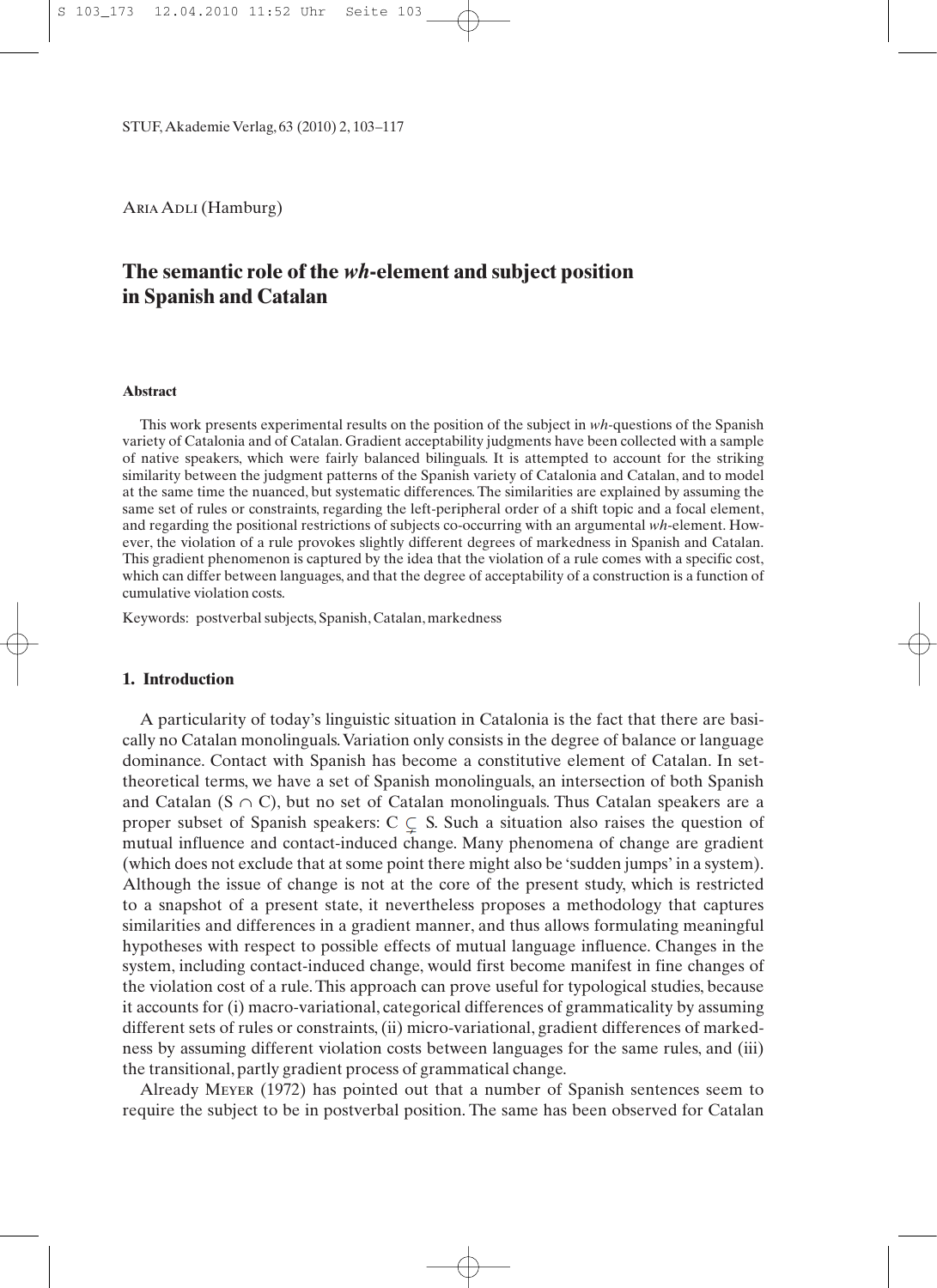104 Aria Adli, The semantic role of the *wh*-element and subject position in Spanish and Catalan

(Bonet 1990). The following sentences show four pairs of *wh*-questions with pre- vs. postverbal subject. (1a) to (4b) are Spanish, (5a) to (8b) are Catalan constructions. The grammaticality status of these sentences (e.g. starred vs. unstarred) is not indicated by purpose, because it is one of the goals of the gradient judgment test to determine their acceptability status, more precisely their gradient acceptability.

| (1a) | $\iota A$<br>to               | estos<br>quién<br>whom<br>these                                                              | libros<br>books               | le                                           | DAT-CL            | gustan?<br>like <sub>3PL</sub>                   |
|------|-------------------------------|----------------------------------------------------------------------------------------------|-------------------------------|----------------------------------------------|-------------------|--------------------------------------------------|
| (1b) | $\iota$ A<br>to               | quién<br>le<br>whom<br>DAT-CL<br>'Who likes these books?'                                    | gustan<br>like <sub>3PL</sub> | estos<br>these                               |                   | libros?<br>books                                 |
| (2a) | i, Qué<br>what                | Juan<br>Juan                                                                                 | compró<br>bought              | ayer?<br>yesterday                           |                   |                                                  |
| (2b) | i, Qué<br>what                | compró<br>bought<br>'What did Juan buy yesterday?'                                           | Juan<br>Juan                  | ayer?<br>yesterday                           |                   |                                                  |
| (3a) | $i$ Cuándo<br>when            | Marina<br>Marina                                                                             | hizo<br>made                  | esta<br>this                                 | tarta?<br>cake    |                                                  |
| (3b) | ¿ Cuándo<br>when              | hizo<br>made<br>'When did Marina bake this cake?'                                            | Marina<br>Marina              | esta<br>this                                 | tarta?<br>cake    |                                                  |
| (4a) | $\lambda$ Por qué<br>why      | Pedro<br>Pedro                                                                               | cerró<br>closed               | la<br>the                                    | tienda?<br>shop   |                                                  |
| (4b) | why                           | $\lambda$ Por qué cerró<br>closed<br>'Why did Pedro close down the shop?'                    | Pedro<br>Pedro                | la<br>the                                    | tienda?<br>shop   |                                                  |
| (5a) | $\boldsymbol{A}$<br>qui<br>to | aquestes<br>whom<br>these                                                                    |                               | aranyes<br>li<br>spiders                     | DAT-CL            | espanten?<br>frighten $_{3p}$                    |
| (5b) | A<br>qui<br>to                | li<br>whom<br>'Who fears these spiders?'                                                     | $\text{DAT-CL}$               | espanten<br>frighten $_{3PL}$                | aquestes<br>these | <i>aranyes?</i><br>spiders                       |
| (6a) | <i>Ouè</i><br>what            | la<br>Roser<br>the<br>Roser                                                                  | va perdre                     | $\text{lost}_{\text{PERIPHR,PRET}}$          | abans d'ahir?     | the day before yesterday                         |
| (6b) | Què<br>what                   | va perdre<br>lost <sub>PERIPHR.PRET</sub><br>'What did Roser lose the day before yesterday?' | la<br>the                     | Roser<br>Roser                               |                   | <i>abans d'ahir?</i><br>the day before yesterday |
| (7a) | Quan<br>when                  | l' Elvira<br>the Elvira                                                                      |                               | va imprimir<br>print <sub>PERIPHR.PRET</sub> | aquest<br>this    | document?<br>file                                |
| (7b) | Quan<br>when                  | va imprimir<br>$print_{PERIPHR.PRET}$<br>'When did Elvira print this file?'                  |                               | l' Elvira<br>the Elvira                      | aquest<br>this    | document?<br>file                                |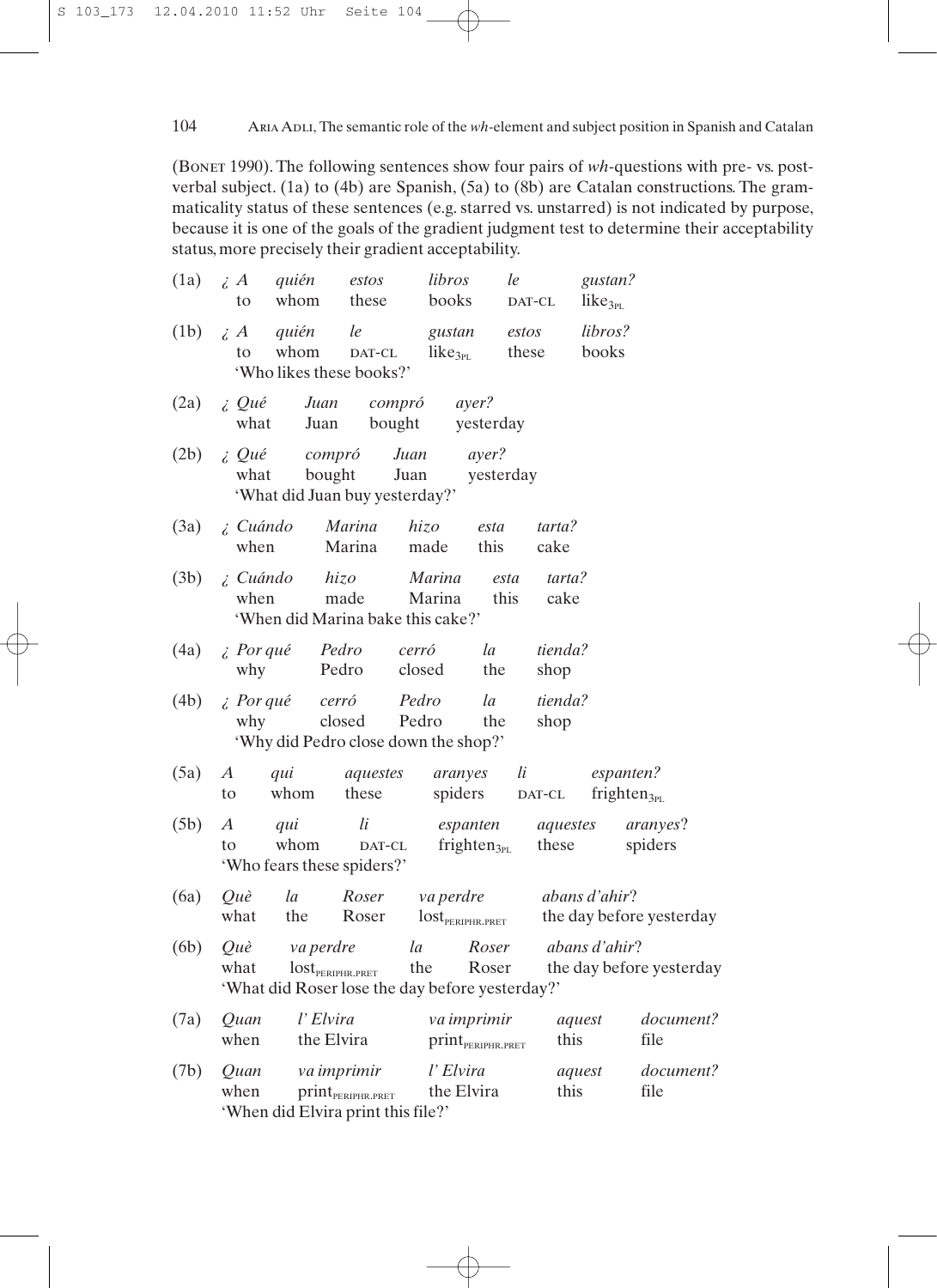| (8a) | Per què                          | l'Ernest                       | va abraçar                      | aquesta | noia? |  |  |  |
|------|----------------------------------|--------------------------------|---------------------------------|---------|-------|--|--|--|
|      | why                              | the Ernest                     | $\rm{hug}_{\rm{periPhr. PRET}}$ | this    | girl  |  |  |  |
| (8b) | Per què                          | va abracar                     | l'Ernest                        | aquesta | noia? |  |  |  |
|      | why                              | $\rm{hug}_{\rm{PERIPHR.PRET}}$ | the Ernest                      | this    | girl  |  |  |  |
|      | 'Why did Ernest kiss this girl?' |                                |                                 |         |       |  |  |  |

The sentence pairs differ with respect to the type of the *wh*-element. The first two pairs of sentences of each language are *wh*-arguments, the last two pairs are *wh-*adjuncts. Note that the verb *gustar* ('like') in the Spanish sentences (1a) and (1b), as well as the verb *espantar* ('frighten') in the Catalan sentences (5a) and (5b) belong to the class of psychverbs (BELLETTI & RIZZI 1988). Following Masullo (1993) and Gutiérrez-Bravo (2006: 51), I assume that the oblique experiencer in these constructions occupies the same structural position as the subject in transitive constructions.

The debate in the literature has both a formal and a descriptive side: First, one has to try to account for the restrictions with preverbal subject on a formal level. Second, it is far from clear, which *wh*-elements can and which ones cannot co-occur with a preverbal subject. The diversity of opinions expressed for Spanish is probably, at least in part, due to dialectal variation between the authors. It might also be in part due to the fact that the debate also involves more or less marked constructions. It is not unusual that different authors have a different "level of tolerance" with such constructions, when it comes to a categorical choice in terms of ±acceptable.

### **2. Subject position and semantic role in** *wh***-questions**

An important element that distinguishes preverbal from postverbal subjects in Romance null subject languages such as Spanish, Catalan, or Italian, is their informationstructural status. There has been a long debate on the role of focus with respect to subject position. In particular, postverbal subjects have often been described as information focus, while preverbal subjects have been described as background – or when focused, then as contrastive focus (Contreras 1976; Cinque 1993; Zubizarreta 1998). According to Zubizarreta (1998: 76), prosodically prominent preverbal subjects can only carry contrastive focus (c-F), not information focus (i-F).Therefore, the subject in (9) can only be contrastive (nuclear or contrastive stress is represented by underlining). However, a construction with wide information focus as in (10) requires the subject to appear in a postverbal position. In other words, the position of the subject depends on the focus/background structure, specifically on the type of focus, whether it is contrastive or not.<sup>1</sup> According to ZUBIZARRETA (1998: 127), the postverbal subject remains in the Spec of *v*P (López 2009: chap. 3.4.2 suggests the same for Catalan). She derives the VOS order in transitive constructions by overt verb movement to the Spec of T, driven by a strong V-feature in T, and subsequent adjunction of the entire VP to the left of *v*P, as shown in (11).

<sup>1</sup> The story behind the relation between subject position and focus is more complex and also more controversial in Spanish. According to Zubizarreta (1998: 20–22, 1999: 4229, 4232), Ordóñez (2000: 29 ff.), Gutierrez-Bravo (2002: 51), Zagona (2002: 211), and Samek-Lodovici (2001: 347) narrow non-contrastive focus on a preverbal subject is illicit (i.e.  $\{S\}_{i\in V}$ VO). However, Toledo (1989: 226), GARCÍA-LECUMBERRI (1995: 246, 341), and HUALDE (2002: 106, 2003: 160) accept  $[S]_{i,F}$ VO constructions.A detailed discussion of this controversy is out of the scope of the present paper.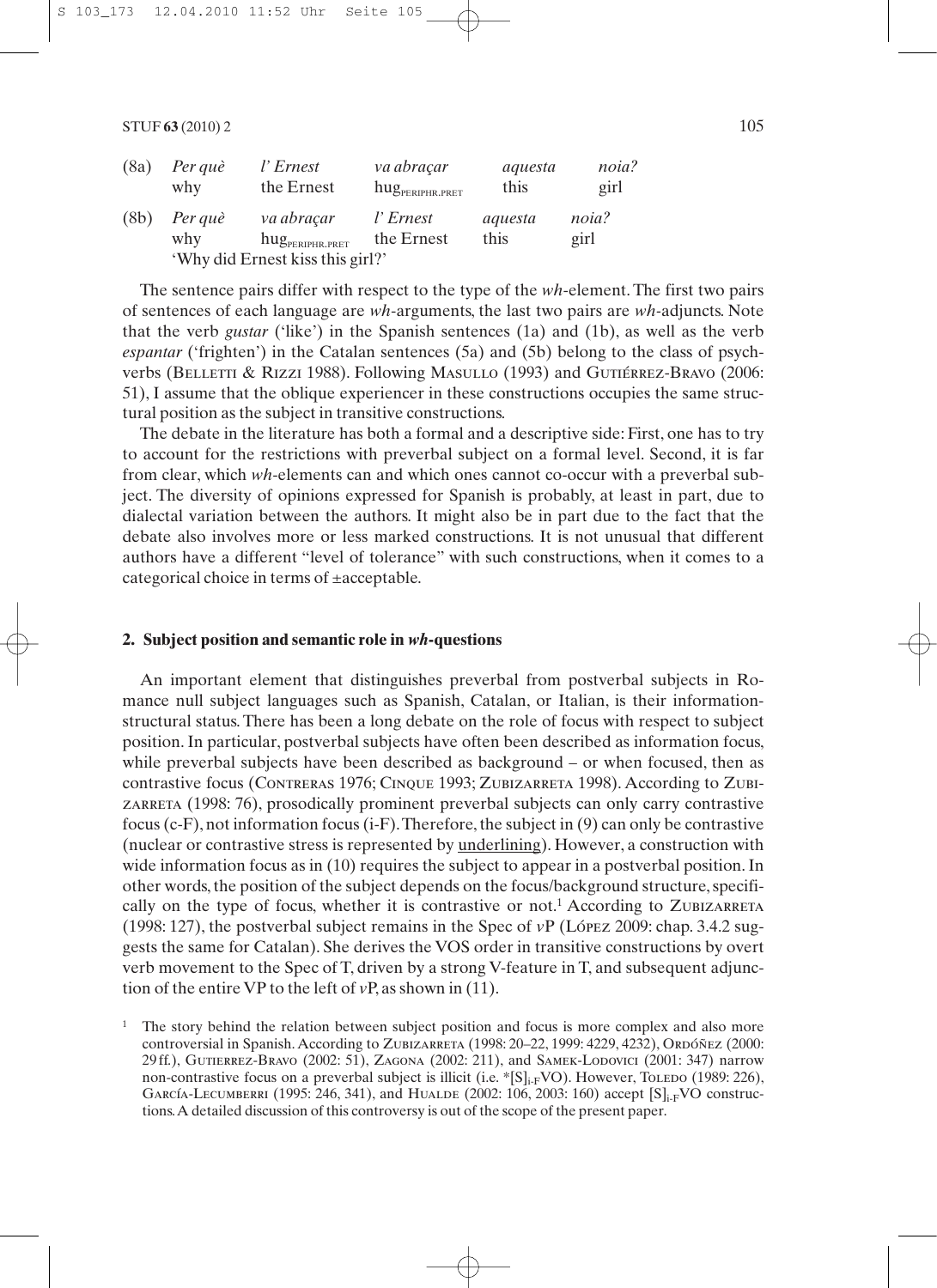106 Aria Adli, The semantic role of the *wh*-element and subject position in Spanish and Catalan

| (9)  | $[\underline{\text{Juan}}]_{c-F}$<br>Juan | compró<br>bought | una<br>a                    | lavadora. | washing machine               |
|------|-------------------------------------------|------------------|-----------------------------|-----------|-------------------------------|
| (10) | Compró<br>bought                          | una<br>a         | lavadora<br>washing machine |           | $Juan$ <sub>i-F</sub><br>Juan |

(11)  $\int_{\text{TP}} \text{compró T} \left[ \int_{\text{VP}} \text{Vpuna lavadora} \right] \left[ \int_{\text{VP}} \text{Juan}_{[+F]} \right] \text{v} \right]$ 

What makes *wh*-questions interesting in the scope of a discussion on information structure, is the fact that the (non-*wh*) subject does **not** carry the focus. Rather, the *wh*-element carries the focus (CHOMSKY 1971; JACKENDOFF 1972) and the remainder of the sentence, including the subject, belongs to the background (apart from broad focus questions such as *what happened?*). In other words, the theoretical approaches, in which the correlation between subject and focus is discussed, will probably not prove useful in the case of *wh*-questions. Starting with Torrego (1984), there has been a long discussion that has mainly centred on the nature of the *wh-*element, in order to explain the restrictions of preverbal subjects in Spanish *wh-*questions.

Torrego (1984) drew the line along the ±argumental status of the *wh*-element. According to her, *wh*-arguments cannot appear with preverbal subjects, while *wh-*adjuncts can, i.e. she assumes (1a) and (2a) to be ungrammatical, and (3a) and (4a) to be grammatical. If we formulate hypotheses for Catalan based on her view for Spanish, then (5a) and (6a) are expected to be ungrammatical and (7a) and (8a) to be grammatical.

However, a ±argumental distinction cannot explain all facts. Suñer (1994) points out that the term 'argumental' has to be refined in the sense of Rizzi (1990). *Wh*-phrases like the Spanish measure phrase *cuánto* ('how much'), selected by their predicate but **not** thetamarked, are then [–argumental]. Otherwise, one would not be able to explain the ungrammaticality of (12) with a preverbal subject.

| (12) | *Cuánto  | esta | beba                                   | <i>pesará?</i>     |
|------|----------|------|----------------------------------------|--------------------|
|      | how much | this | baby girl                              | $weight_{3sG,FUT}$ |
|      |          |      | 'Who much would this baby girl weigh?' |                    |

Moreover, ZUBIZARRETA (2007) (quoted in BEAS 2007) points to a restriction on the type of subject (and not just on the type of *wh*-element): Nonspecific indefinites cannot appear preverbally in a *wh*-question.

| (13) | *Cuándo                            | alguien | hizo                           | esta tarta? |  |  |
|------|------------------------------------|---------|--------------------------------|-------------|--|--|
|      | when                               | someone | $\text{did}_{3\text{sG.PRET}}$ | this cake   |  |  |
|      | 'When did someone make this cake?' |         |                                |             |  |  |

I build on the view that properties of the subject are relevant. More precisely, I will propose that a more detailed analysis of its topic properties contributes to the understanding of the positional requirements in Spanish and Catalan *wh*-questions.

BAKOVIC (1998: 37), who works in an OT syntax framework suggests replacing the distinction in terms of ±argumental by a **scale of semantic roles** of *wh*-elements (see also Larson 1988;Margaret 1990; Pesetsky 1995). Gutiérrez-Bravo (2006: 75) proposes the hierarchy in (15), which is supposed to be a compilation of the scales proposed by Larson (1988: 382), Margaret (1990: 16), and Bakovic (1998: 37). Dialectal variation is reflected in such a hierarchy by placing the "cut-off-point" at different positions. However, the distinction between grammatical and ungrammatical constructions still remains binary. For example, the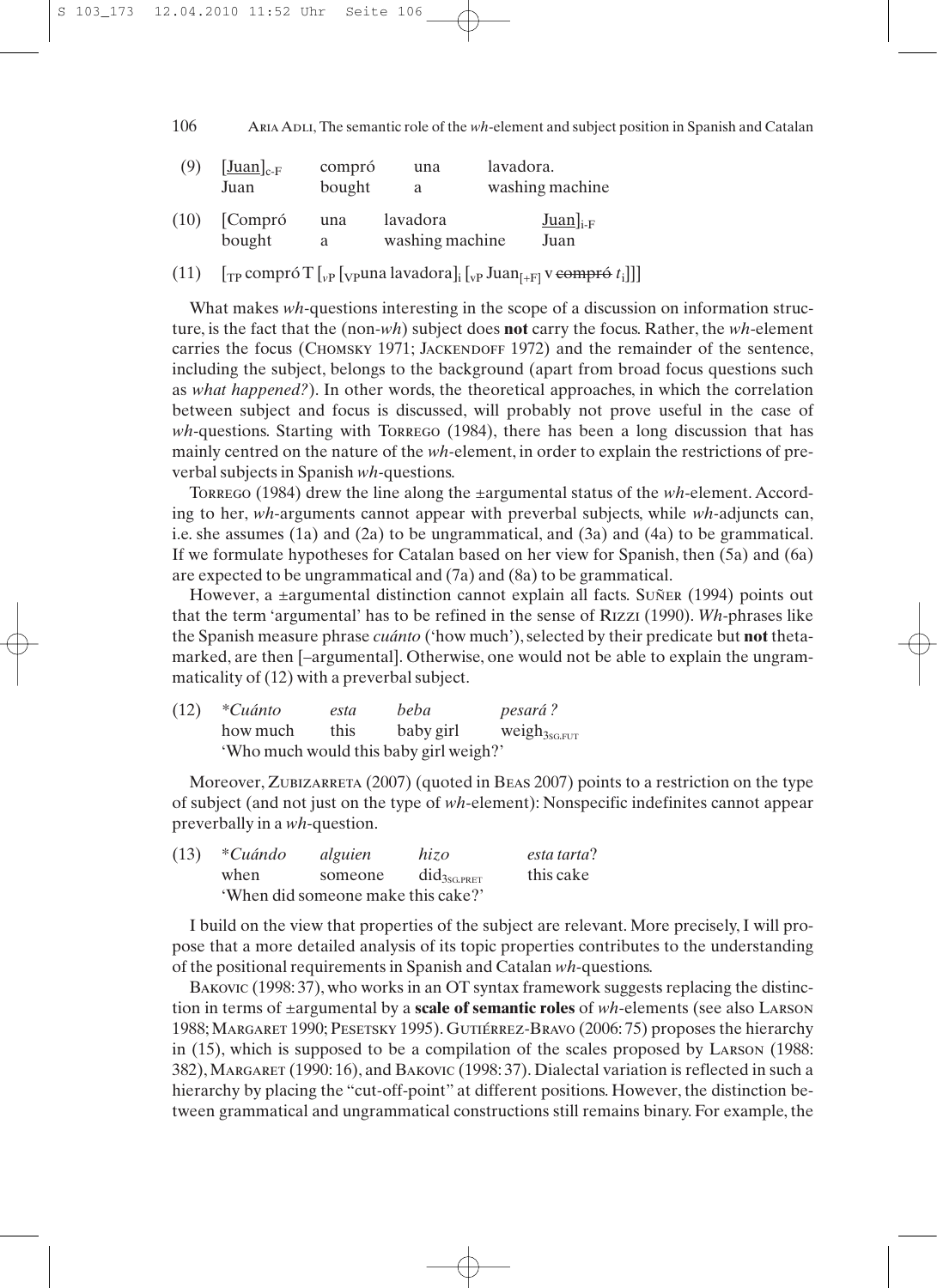argument/adjunct distinction assumed by Torrego (1984) (or that one can assume for her dialect), would split in the hierarchy (14) *wh*-argument, on the one hand, from *wh*-Location, *wh*-manner, and *wh*-reason, on the other.

- (14) argument > location > manner > reason
- $(15)$  AGENT > EXPERIENCER > THEME > LOCATION > MANNER TIME > REASON

Gutiérrez-Bravo (2006) proposes a modification of standard OT, in which he works with the notion of markedness constraint. The candidates in the tableau ranked according to these constraints reflect an **order of markedness**. 2 He assumes a set of constraints that are violated, if an element with a specific semantic roles is in preverbal position. Note that GUTIÉRREZ-BRAVO (2006: 33) adopts ZUBIZARRETA's (1998: 122/123) reduced phrase structure for Spanish, according to which *wh*-elements, focus, and topic do not land in C but in T (the latter might also land in a TopP above T). I am not adopting this view, but rather work with a full-fledged C-system according to Rizzi (1997). This full C-system is even more expanded, because it further includes an IntP projection, as well as Frascarelli's (2007) different topic phrases (more on this later).

Gutiérrez-Bravo (2006) applies harmonic alignment and derives one constraint for each semantic role in (15). Therefore, the more the semantic role appears on the left of a semantic hierarchy scale like (14) or (15), the more marked is a construction with preverbal subject.

The scale in (16) is a reduced version of (15) and includes the relevant semantic roles for the *wh*-elements in sentences (1a) to (8b) (see Table 1 below).

 $(16)$  EXPERIENCER > THEME > TIME > REASON

### **3. Methodology**

The sentences (1a) to (8b) above are the test constructions of this study, i.e. simple *wh*-questions with an overt subject.The design has three independent variables.Variable A distinguishes four semantic roles of the *wh*-element, namely EXPERIENCER, THEME, TIME, reason (henceforth '*wh*-role'). Variable B distinguishes preverbal and postverbal subjects. Finally variable C refers to the language, i.e. Spanish or Catalan. Each of the constructions (1a) to (8b) is presented in two lexical variants. Given three independent variables and two lexical variants every subject gave  $4 \times 2 \times 2 \times 2 = 32$  different judgments. The arithmetic mean of the acceptability values of the two lexical variants is the dependent variable.There is no repetition of nouns and verbs in the experimental material, in order to avoid artefacts such as priming.

The notion of markedness constraint was first proposed by Müller (1999). He essentially suggests that some competitions result in more than one optimal candidate. In such cases, a second competition takes place with a new set of constraint, namely markedness constraints. Note that GUTIÉRREZ-Bravo (2006) does not work with a two-step procedure, but incorporates all constraints in a single competition.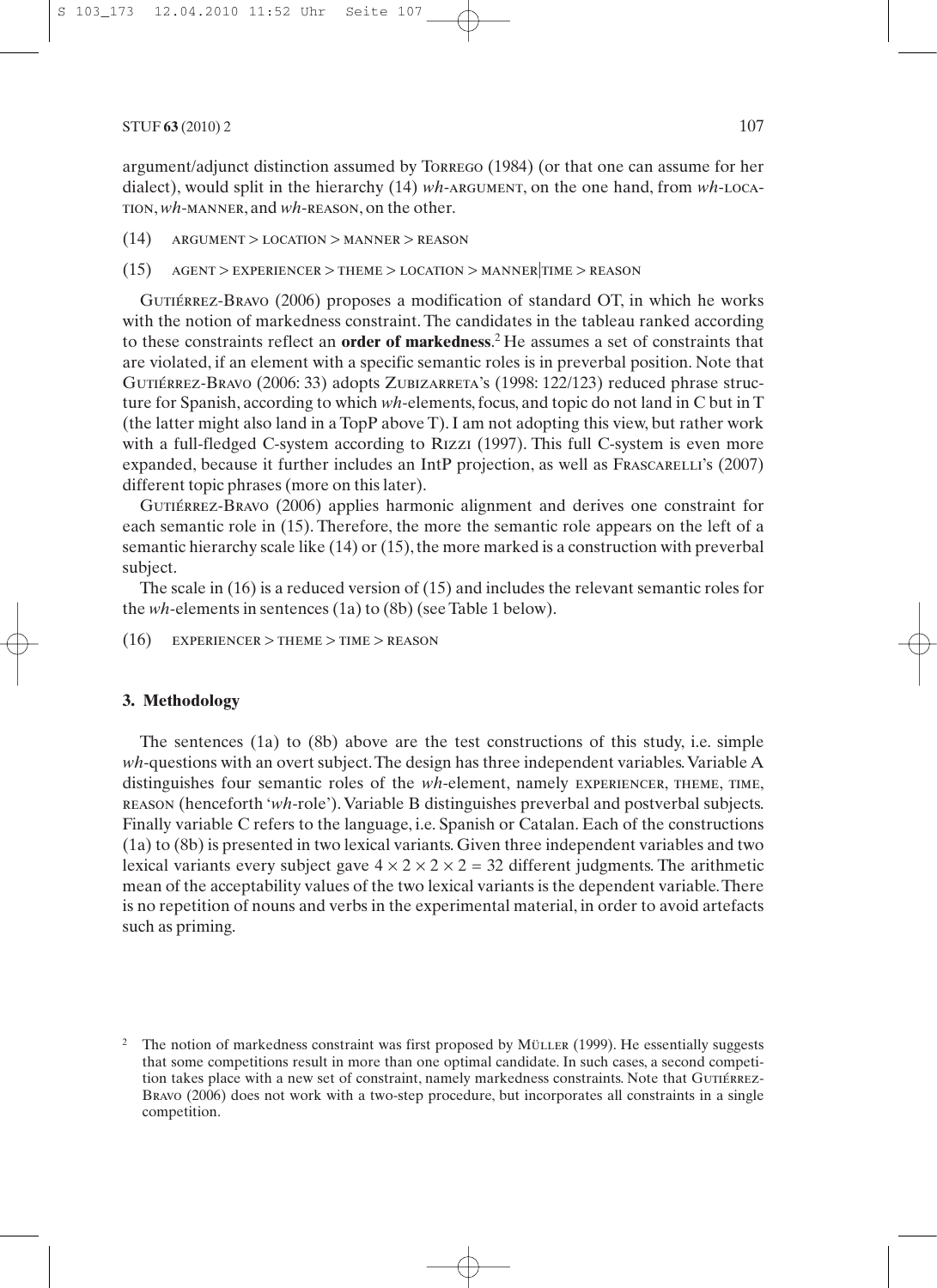| A: semantic role $ a_1$ : EX-<br>of $wh$ -element   PERIENCER |                  |                 | $a2$ : THEME     |                 | $a_3$ : TIME     |                 | $a_4$ : REASON   |                 |
|---------------------------------------------------------------|------------------|-----------------|------------------|-----------------|------------------|-----------------|------------------|-----------------|
| B: subject position                                           | $c_1$ :<br>Span. | $c_2$ :<br>Cat. | $c_1$ :<br>Span. | $c_2$ :<br>Cat. | $c_1$ :<br>Span. | $c_2$ :<br>Cat. | $c_1$ :<br>Span. | $c_2$ :<br>Cat. |
| $b_1$ : preverbal                                             | (1a)             | (5a)            | (2a)             | (6a)            | (3a)             | (7a)            | (4a)             | (8a)            |
| $b_2$ : postverbal                                            | (1b)             | (5b)            | (2b)             | (6b)            | (3b)             | (7b)            | (4b)             | (8b)            |

ARIA ADLI, The semantic role of the *wh*-element and subject position in Spanish and Catalan 108

Table 1: ANOVA design with variables A "*wh*-role", B "subject position", and C "language"

The sample consists of 54 native speakers of the Spanish variety of Catalonia (see Payrató 1985; Sabater 1991; various papers in Sinner & Wesch 2008) as well as of Catalan, and does not include linguists or students of linguistics. The sample is balanced between women and men, and between age groups (age range: 17 to 48; mean age: 27 and a half). The speakers are fairly balanced bilinguals. They usually grew up speaking Spanish with one parent (or member of the family) and Catalan with the other.They also continue to use both languages on a regular basis in daily life. One should bear in mind that bilingualism is the default situation in Catalonia. Catalan speakers are basically never monolinguals. There are Spanish monolinguals in Catalonia, but they have a specific background insofar they are migrants from other regions or countries.The sample plan reflects this reality, controlling as far as possible the variable 'balance'.3

The experimental method is a further development of the paper and pencilbased gradient grammaticality judgment test in ADLI (2005). The present version of the method is computerbased. It has been coded in the programming language *php* and runs in a normal browser window. The computerbased version is easier to handle than drawing lines with ruler and pencil. Subjects read the sentence and express their judgment on a graphic rating scale. Fine nuances can be expressed in a very intuitive way.The experiment took place in a quiet room in front of a notebook computer.



Figure 1: Gradient acceptability judgment test

<sup>3</sup> 3 out of 54 subjects had to be excluded from analysis. In two cases there were doubts to which extent their bilingualism could be called 'fairly balanced'. One person was excluded because she lacked sufficient collaboration during data collection.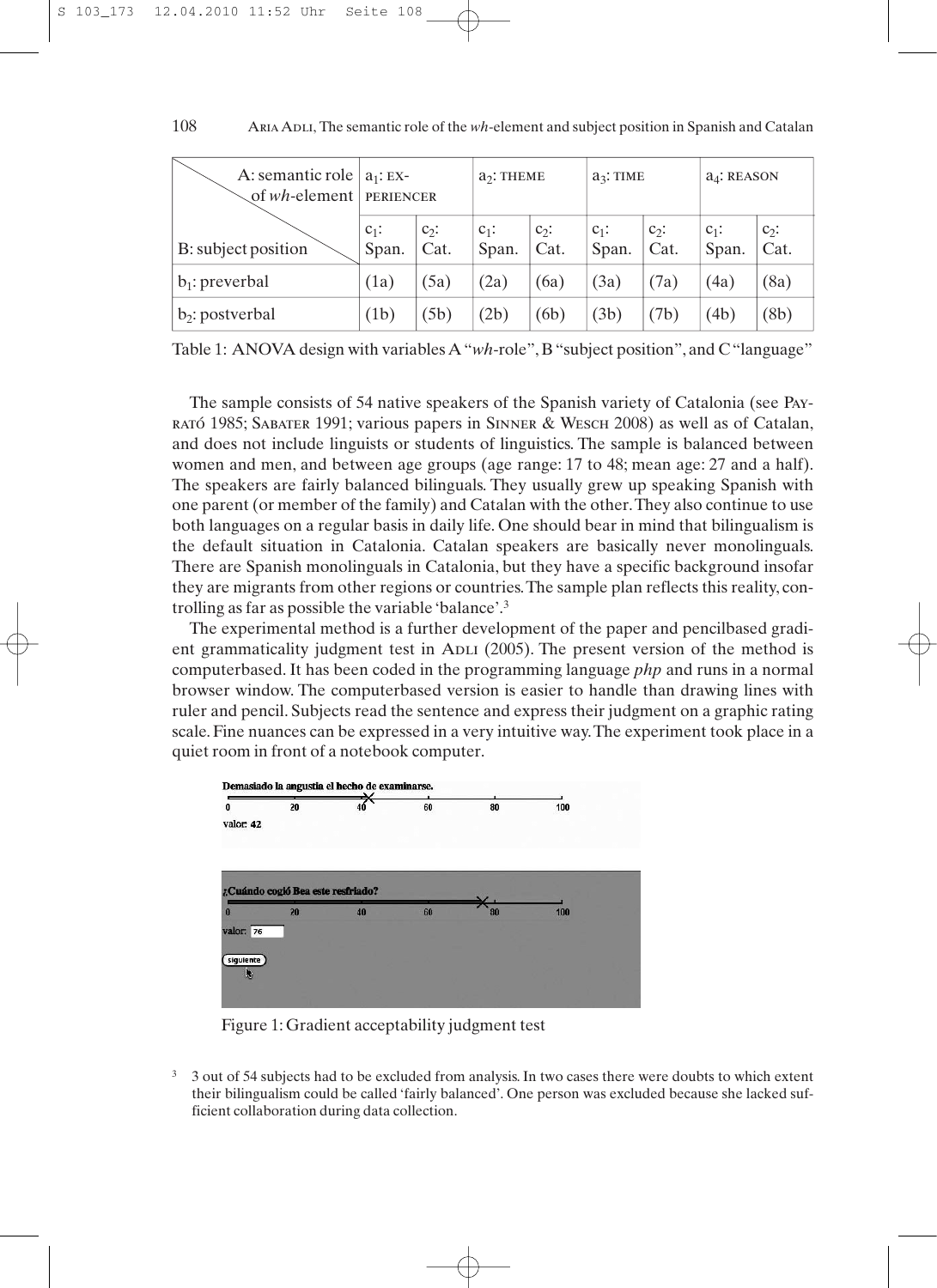Subjects draw a line on the computer screen by dragging a cross on a horizontal slider. The values run from 0 to 100 (the actual value is always displayed under the slider). The length of the line corresponds to the degree of acceptability, i.e. the higher the value the more acceptable the construction. At the beginning of the test, subjects judge a reference sentence, which serves as a scale anchor (i.e. they dispose, in addition to the two endpoints of the scale, of a concrete example to which they can always refer, when making up their mind).

The experiment began with a detailed instruction and training phase.Apart from learning to use the computer-based instrument, they are familiarized step by step with the concept of gradience and they learn not to take into consideration aspects that are irrelevant to syntax (e.g. opaque ideas on 'elegance', etc.). The entire procedure lasted in average 35 minutes (15 minutes for instruction and training, 20 minutes for the experimental phase).

## **4. Results**

Figure 2 and Figure 3 show the arithmetic means of the acceptability values for the test sentences. The y-axis represents the degree of acceptability from 0 to 100, which corresponds to the length of the line traced in the judgment test in Figure 1. A first visual assessment of Figure 2 and Figure 3 reveals a striking similarity of the results between Spanish and Catalan, with some difference in the details that are going to be discussed.





In the following, the results are statistically analyzed with a three-way analysis of variance (ANOVA) according to the design in Table 1. I will concentrate on the effects of variable B "subject position", which is the phenomenon under debate in this study. Main effect B is significant, showing an overall difference between constructions with preverbal and postverbal subject  $(p < 0.000)$ . This effect is salient in both languages, i.e. it can be found independently in Spanish (simple main effect  $B|c_1$ :  $p < 0.000$ ) and in Catalan (simple main effect  $B|c_2: p < 0.000$ .<sup>4</sup>

(i) Preverbal vs. postverbal subject for all test sentences (main effect B):  $F(1,50) = 382.1$ , partial  $\eta^2$  = 0.884, *p* < 0.000. (ii) Preverbal vs. postverbal subject in Spanish (simple main effect B|c<sub>1</sub>):  $F(1,50) = 271.6$ , partial  $\eta^2 = 0.845$ ,  $p < 0.000$ . (iii) Preverbal vs. postverbal subject in Catalan (simple main effect B|c<sub>2</sub>):  $F(1,50) = 315.8$ , partial  $\eta^2 = 0.863$ ,  $p < 0.000$ .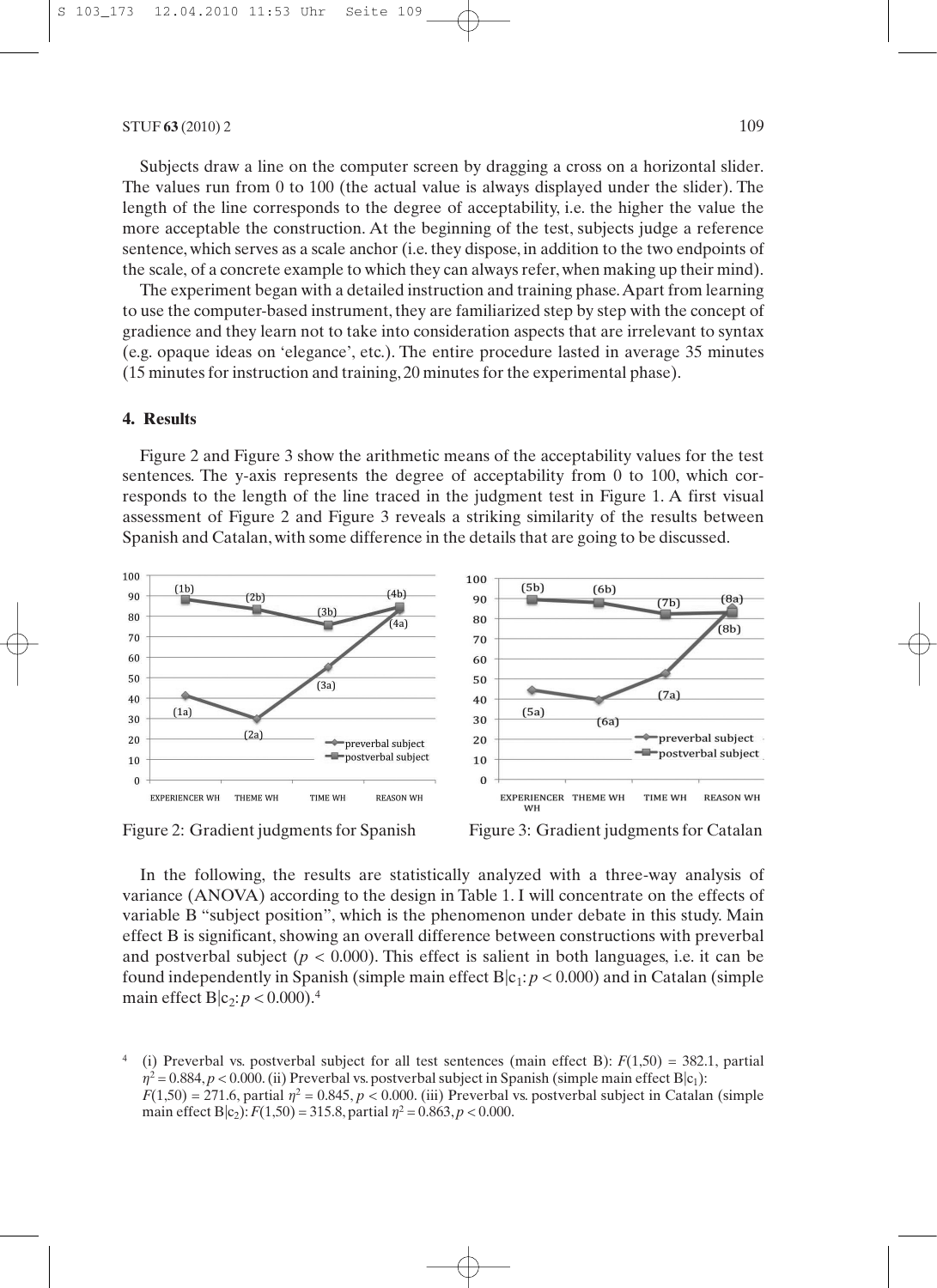#### ARIA ADLI, The semantic role of the *wh*-element and subject position in Spanish and Catalan 110

In a next step, the effect of subject position is analyzed separately for each *wh-*role; in other words, sentence pairs are compared. With regard to Spanish, we observe that all *wh*-roles show an effect of subject position, except for the sentence pair (4a) vs. (4b) with a reason-*wh* (*p <* 0.22): (1a) vs. (1b) with an experiencer-*wh* reveals a significant difference (*p <* 0.000), as does (2a) vs. (2b) with a theme-*wh* (*p <* 0.000), as well as (3a) vs. (3b) with a TIME- $wh$  ( $p < 0.000$ ).<sup>5</sup>

At first sight, the results for Catalan look nearly identical.All *wh*-roles show an effect of subject position, except for the sentence pair (8a) vs. (8b) with a reason-*wh*: We find an effect for (5a) vs. (5b) with an experiencer-*wh* (*p <* 0.000), for (6a) vs. (6b) with a theme-*wh*  $(p < 0.000)$ , and for (7a) vs. (7b) with a TIME-wh  $(p < 0.000)$ .<sup>6</sup> The difference between reason-*wh* that shows no effect of subject, on the one hand, and experiencer-*wh*, theme*wh*, and TIME-*wh* that show an effect of subject, on the other, is statistically reflected in the interaction A x B between *wh*-role and subject position (*p <* 0.000).

With regard to Spanish and Catalan *wh*-questions with preverbal subject, the results show that the constructions (4a) and (8a) with a reason-*wh* are fully unmarked, the constructions (1a), (2a), (5a) and (6a) with an experiencer-*wh* or a theme-*wh* are highly marked, while the constructions (3a) and (7a) with a time-*wh* are also marked, but to a lesser degree. In terms of a ranking order, the results reflect the same hierarchy for Catalan and Spanish. experiencer-and theme-*wh* are given the same rank, either because their results are fully identical (Spanish) or because the difference is very small (Catalan).

## (17) experiencer|theme > time > reason

However, the triple interaction effect  $A \times B \times C$  ( $p < 0.000$ ) between all three variables shows us that the patterns of Spanish and Catalan are, though strikingly similar, not identical. There are specific differences between the languages with respect to the relation between subject position and *wh*-role.7 In order to evaluate these differences, we need to have a closer look at their **size**. This measure is expressed by the partial  $\eta^2$  value, which expresses the amount of variance explained by an effect in the ANOVA model (COHEN 1973, 1988). Partial  $\eta^2$  is a more precise indicator for the size of the difference than the difference between mean values (which would correspond to the vertical distance between two sentences in Figure 2 and Figure 3): Apart from the mean values, partial  $\eta^2$  also takes into consideration information on the dispersion of the data, as well as on the sample size. It is broadly used in psychology (its systematic report is even required by the American Psychological Association 2001: 25), but not yet established in linguistics (for one of the very few linguistic studies that use this measure, see Kondo-Brown 2005). Partial  $\eta^2$  values range from 0 to 1.

<sup>&</sup>lt;sup>5</sup> The results of the simple main effect tests read as follows:

<sup>(1</sup>a) vs. (1b) (simple main effect  $B|a_1c_1$ ):  $F(1,50) = 356.8$ , partial  $\eta^2 = 0.877$ ,  $p < 0.000$ .

<sup>(2</sup>a) vs. (2b) (simple main effect B $|a_2c_1|$ :  $F(1,50) = 366.0$ , partial  $\eta^2 = 0.880$ ,  $p < 0.000$ .

<sup>(3</sup>a) vs. (3b) (simple main effect B|a<sub>3</sub>c<sub>1</sub>):  $F(1,50) = 42.7$ , partial  $\eta^2 = 0.46$ ,  $\rho < 0.000$ .<br>(4a) vs. (4b) (simple main effect B|a<sub>4</sub>c<sub>1</sub>):  $F(1,50) = 0.6$ , partial  $\eta^2 = 0.011$ ,  $\rho < 0.455$ .

<sup>&</sup>lt;sup>6</sup> (5a) vs. (5b) (simple main effect B|a<sub>1</sub>c<sub>2</sub>):  $F(1,50) = 334.3$ , partial  $\eta^2 = 0.87$ ,  $p < 0.000$ .

<sup>(6</sup>a) vs. (6b) (simple main effect B $|a_2c_2|$ :  $F(1,50) = 243.8$ , partial  $\eta^2 = 0.83$ ,  $p < 0.000$ . (7a) vs. (7b) (simple main effect B $|a_3c_2|$ :  $F(1,50) = 94.4$ , partial  $\eta^2 = 0.654$ ,  $p < 0.000$ .

<sup>(8</sup>a) vs. (8b) (simple main effect B $|a_4c_2\rangle$ :  $F(1,50) = 1.5$ , partial  $\eta^2 = 0.03$ ,  $p < 0.22$ .<br>Interaction A × B:  $F(3,150) = 162.7$ , partial  $\eta^2 = 0.765$ ,  $p < 0.000$ Interaction  $A \times B \times C$ :  $F(3,150) = 6.5$ , partial  $\eta^2 = 0.116$ ,  $p < 0.000$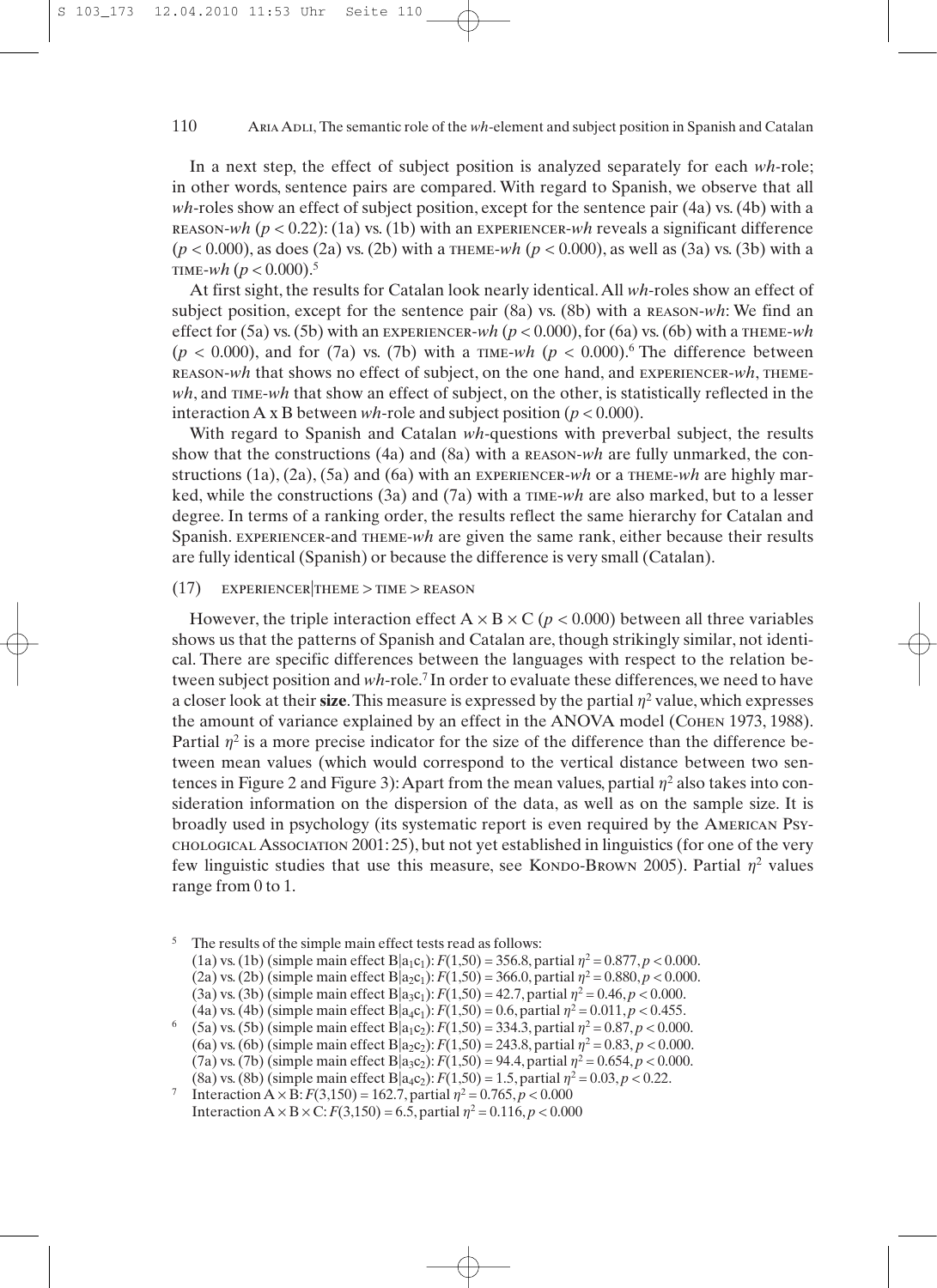Figure 4 compares the effect sizes for Spanish and Catalan. Each data point represents the difference between a sentence pair in terms of partial  $\eta^2$ . For example, the lower data point at the category time-*wh* shows the effect size of the difference between (3a) and (3b), and the upper data point the effect size of the difference between (7a) and (7b).

The effect sizes confirm that the ranking for both Spanish and Catalan can be described by a hierarchy as in (17), in particular if the order is meant to reflect a hierarchy of markedness as suggested by GUTIÉRREZ-BRAVO (2006). In both languages the largest effects occur with experiencer-and theme-*wh*, an intermediate effect size is observed with time*wh*, and no difference is identified with reason-*wh*.

However, the differences between Spanish and Catalan reside mainly in one detail that a mere ranking order as in (17) cannot reflect: Constructions with a time-*wh* and preverbal subject are clearly more marked in Catalan than in Spanish. The effect size is much more pronounced in Catalan.8



Figure 4: Effect size (partial  $\eta^2$ ) of pre-vs. postverbal subjects

### **5. Discussion**

How can we explain the nuanced differences in markedness represented in Figure 4? We have seen that a constraint-based framework can cover degrees in acceptability, if the ranking of the candidates is correlated with the degree of markedness. However, is there independent evidence for the hierarchy in (17) and the pattern in Figure 4?

I suggest an explanation in terms of two principles, and suggest that their effects can cumulate: (i) A general markedness effect of preverbal subjects in *wh*-questions, which does not include constructions with reason-*wh*. (ii) A difference between argument-and adjunct-*wh*-questions, in order to account for the high markedness of constructions with experiencer- or theme-*wh*.

With regard to (i) the following question has to be asked: Why are *wh*-questions with a preverbal subject marked, and what can explain the exceptionality of reason-*wh*? An analysis of the information structure will prove helpful for this issue. FRASCARELLI (2007)

<sup>8</sup> Furthermore, the difference between pre- and postverbal subjects for EXPERIENCER-*wh* equals the difference for THEME-*wh* in Spanish. This contrasts with Catalan, where the difference for THEME-*wh*  is slightly less pronounced. However, since the effect sizes between EXPERIENCER- and THEME-*wh* in Catalan is fairly small, it does not seem to justify a difference in ranking in (17).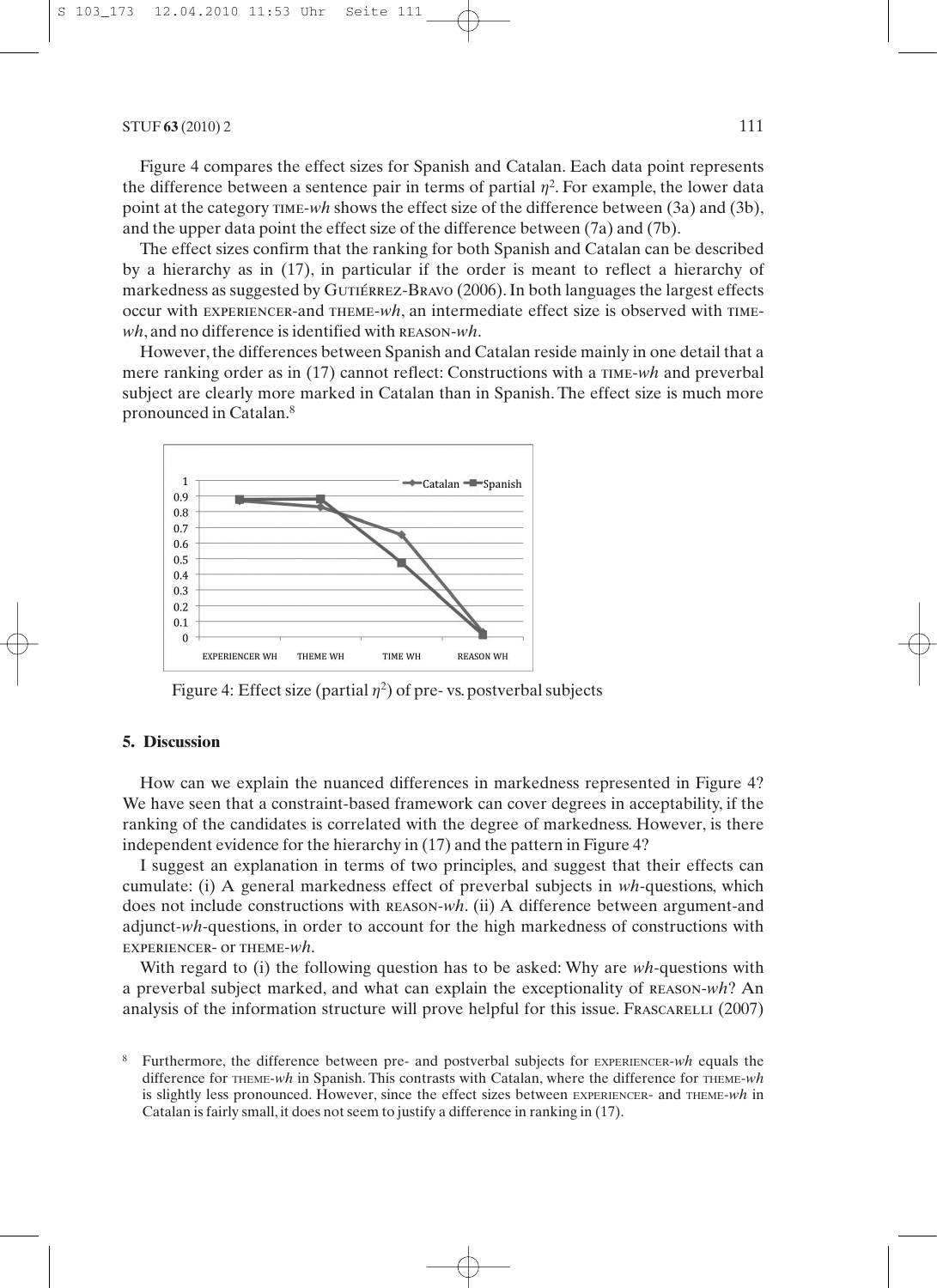#### Aria Adli, The semantic role of the *wh*-element and subject position in Spanish and Catalan 112

proposes a distinction between two types of topics (a similar distinction had already been used by Svenonius 2002; Karimi 2005). She calls the first one "aboutness shift topic", which newly proposes or reintroduces a topic in the discourse, and the second one "familiar topic", which refers to background information thereby ensuring topic continuity (a third type, contrastive topics are not relevant here, but see Büring 1999; Frascarelli & Hinterhölzl 2007; Krifka 2007). Frascarelli (2007) shows that a distinction of these two topic types can account for the distribution of null subjects in Italian: Strong pronouns are aboutness shift topics, while null subjects are familiar topics referring to the closest aboutness shift topic for interpretation. I assume the same mechanism suggested for Italian to apply to Spanish and Catalan, which are also Romance null subject languages (more precisely, all three languages are consistent null subject languages in terms of the tripartite system of Holmberg et al. 2009). The important point is that all subjects in (1a) to (8b) are full or proper nouns – and not null pronouns.Their default topic interpretation is aboutness shift. Although it is not impossible that a familiar topic is realized by a full or proper noun in certain contexts, the default realization for familiar topics is a null subject. FRASCARELLI (2007: 701) proposes a cartographic approach, in which the topic types correspond to different functional projections of the left periphery.

## (18) [ForceP [ShiftP [GP [ContrP [FocP [FamP [FinP

According to (18), a *wh*-element in FocP is located below an aboutness shift topic in ShiftP, but above a familiar topic in FamP. The Italian example (19) from Rizzi (2006), which is supposed to be an answer to the question 'what happened?', is reanalyzed by Frascarelli (2007: 720) according to the structure below.

(19)  $\left[\sin{\theta}$   $\sin{\theta}$   $\left[\cos{\theta}\right]$   $\left[\cos{\theta}\right]$   $\left[\cos{\theta}\right]$   $\left[\cos{\theta}\right]$   $\left[\cos{\theta}\right]$   $\left[\cos{\theta}\right]$ a truck have<sub>3sG</sub> bumped the bus for Rome 'A truck has bumped into the bus for Rome'

She argues that the preverbal subject creates a topic/comment structure (i.e. a thetic reading is excluded), and that the subject *un camion* ('a truck') is typically interpreted as an aboutness shift topic.<sup>9</sup> Note that Frascarelli (2007) works with a nonmovement account and assumes the topic in the Spec of ShiftP to be coreferent with a null pronoun in subject position.With regard to a new topic appearing in postverbal position, she assumes that it is coreferent with a silent copy in the Spec of ShiftP.

Building on this account I assume that subjects in Spanish and Catalan that are moved out of *v*P into a preverbal position target the appropriate topic projection in the left periphery. In case the subject remains in *v*P, as is assumed for postverbal subjects, the correct interpretation is ensured by merging a silent copy in the topic projection in the left periphery.

The problem is that the subjects in (1a) to (8b), which are full or proper nouns, would have to appear above the *wh*-element, in order to be interpreted as an aboutness shift topic. Independent evidence comes from results of spontaneous speech data, taken from the Spanish treebank of the sgs database, as reported in Aplace (in press b). The results

<sup>9</sup> FRASCARELLI (2007) shows that preverbal subjects in Italian can sit in A-positions – the same has also been assumed for Spanish (SUÑER 2003) – and thus serve as antecedent to referential null subjects. This view is at odds with the 'pronominal Agreement' analysis in ALEXIADOU & ANAGNOSTOPOULOU (1998), and in BARBOSA (2000).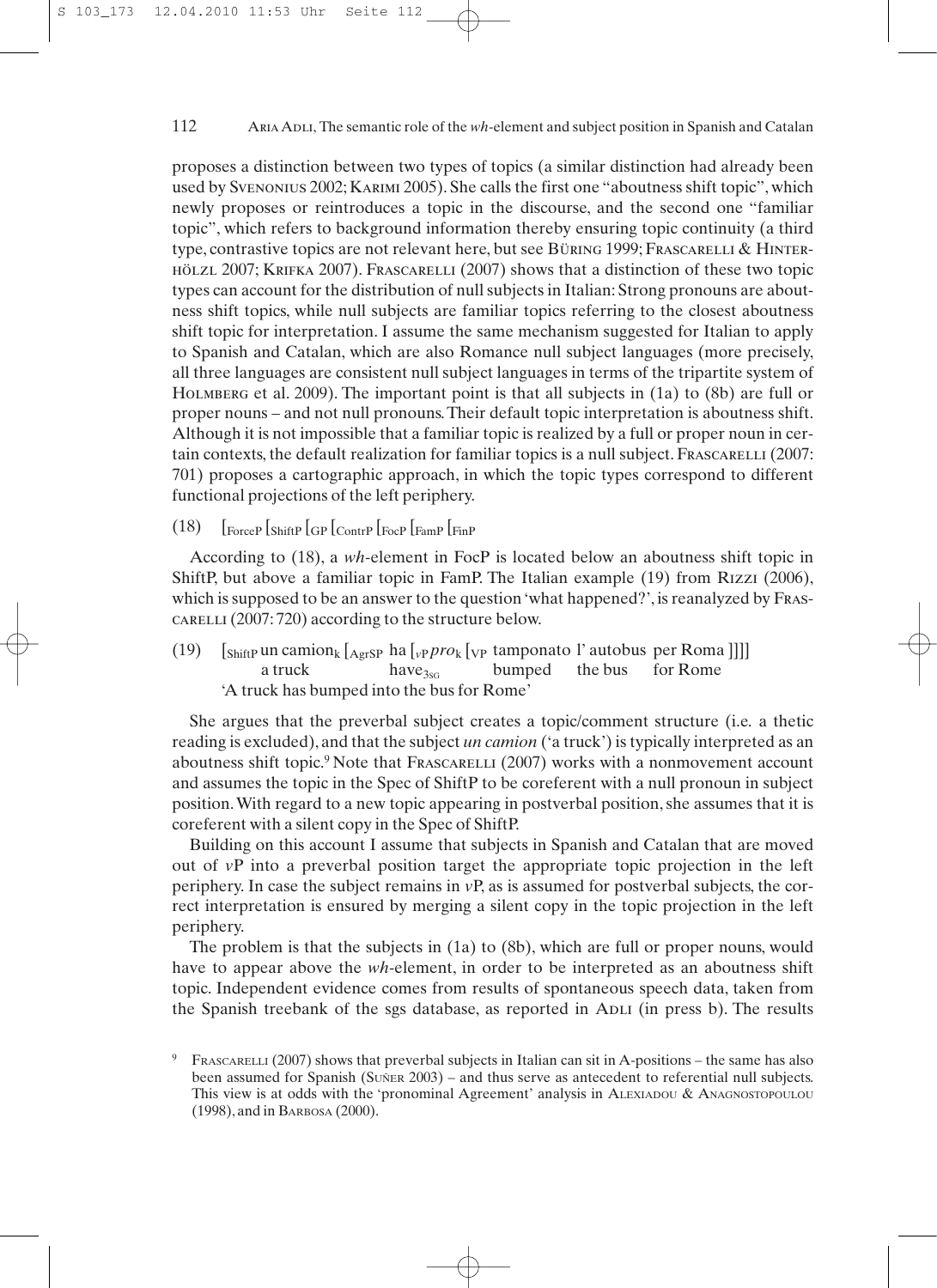of that study show that among 384 *wh*-questions with an overt (non-*wh*) subject, 61.7 % are realized with a postverbal subject (WH V S), only 0.5 % with a preverbal subject following the *wh*-element (WH S V), but 37.8 % with the subject **preceding** the *wh*-element (S WH V). In other words, an overt subject, which is not postverbal, appears nearly exclusively above the *wh*-element, as in (20) (see also Meyer 1972; Fontana 1994; Zubizarreta 1998)

(20) ¿ *Y esta chica cómo vino aquí al piso*? and this girl how came here to-the apartment 'And how did this girl come here to the apartment?'

Why are constructions with **REASON-***wh* and preverbal subject not marked? We can explain this effect, if we do not assume reason-*wh*-elements in FocP (where I assume all other left-peripherical *wh*-elements), but in a position above ShiftP. Stepanov & Tsai (2008), adopting and slightly modifying Rizzi's (1990, 1997, 1999) original proposal, place reason-why-elements (which cross-linguistically show a special behavior among *wh*elements) in IntP. IntP is supposed to be a very high projection in CP located below ForceP and above FocP. Integrating IntP in  $(18)$ , we obtain  $(21)$ , which now can explain why a **REASON-wh-element** can be followed by a preverbal, shift-topical subject.

We can assume that the test sentences with preverbal subject, except for those with reason-*wh*, violate a principle or constraint that can be formulated as in (22).This principle excludes focal elements followed by an aboutness shift topic in the C-system in languages with a left periphery as in  $(21)$ .

- (21) [ForceP [IntP [ShiftP [GP [ContrP [FocP [FamP [FinP
- (22) \*[CP Focus ShiftTop]

The following data taken from STEPANOV  $&$  TsAI (2008) show that reason-why-elements indeed have to be placed very high within the left periphery: They have scope over the focus operator instantiated by clefting.

- (23) Why was it Adam who ate the apple?
- (24) \*When was it Adam who ate the apple?

Furthermore, the following Italian examples from Rizzi (1999) illustrate that *why*-elements, unlike other *wh*-elements, can co-occur with contrastive focus:

|                                                  |  |  | (25) *Che cosa $[a$ Gianni $]_{c\text{-}F}$ hanno detto (non a Piero)? |  |  |  |  |
|--------------------------------------------------|--|--|------------------------------------------------------------------------|--|--|--|--|
|                                                  |  |  | what thing to Gianni have said (not to Piero)                          |  |  |  |  |
| 'What have they said to Gianni, (not to Piero)?' |  |  |                                                                        |  |  |  |  |

(26) *Perché [questo]c-F avremmo dovuto dirgli, non qualcos' altro*? why this have<sub>1PL</sub> should said- $CL_{3SG}$  not something else 'Why should we have told him this, not something else?'

Thus, the C-structure in (21) explains, why *wh*-elements, except for reason-*wh*, cannot co-occur with preverbal subjects. However, it does not explain, why the markedness of experiencer-*wh* and theme-*wh* is more pronounced than the markedness of time-*wh*.What distinguishes the one from the other is their ±argumental status. The results suggest that *wh*-elements that are +argumental and receive a  $\theta$ -role (Suñer 1994), have a higher degree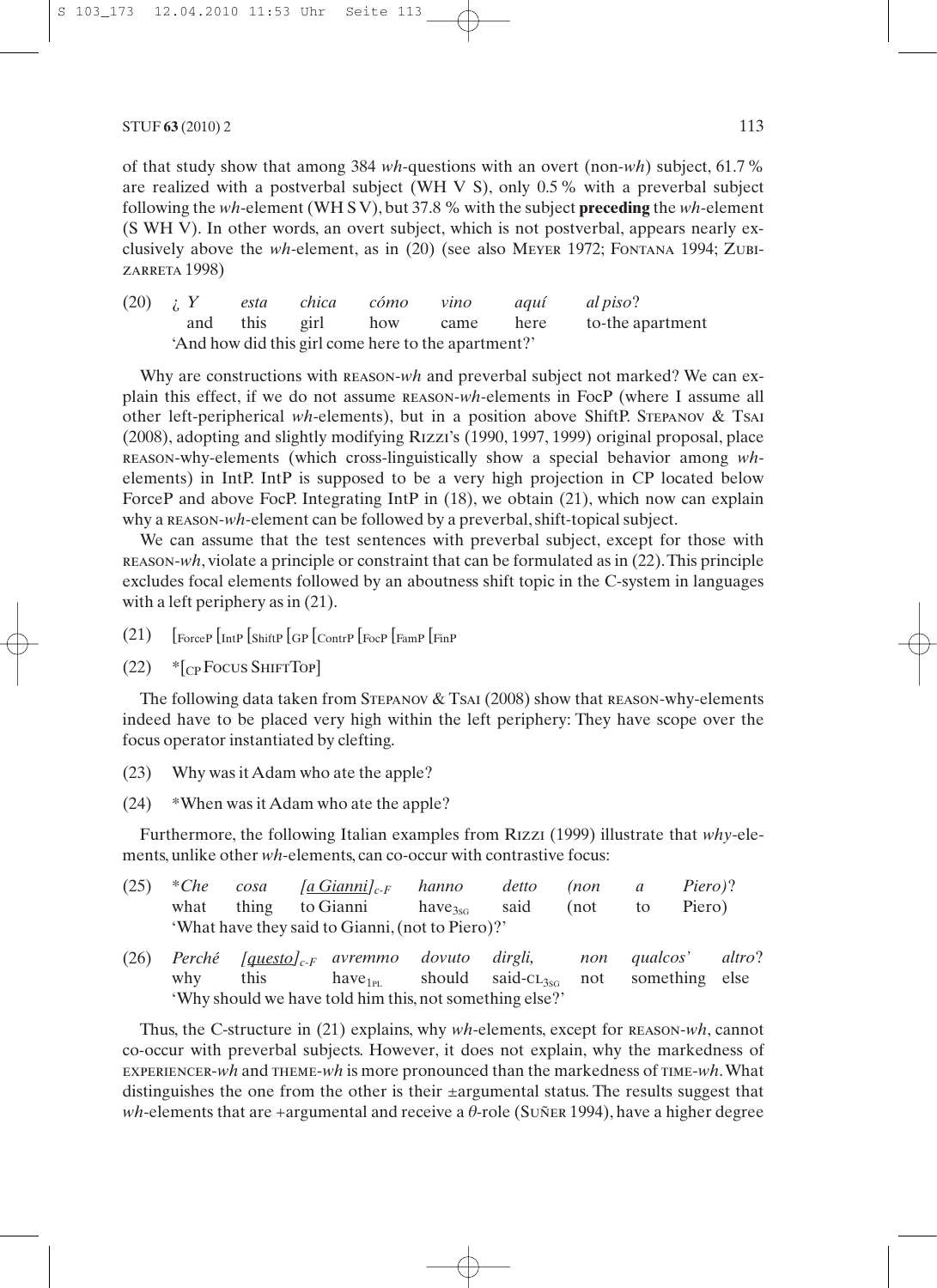#### ARIA ADLI, The semantic role of the *wh*-element and subject position in Spanish and Catalan 114

of markedness than other *wh*-elements. Following Suñer (1994), this effect is due to a minimality effect on the [+argumental] feature: The licensing relation between the inflected verb and the fronted *wh*-element cannot be established due to the intervening subject which also bears [+argumental]. Thus, the test sentences with EXPERIENCER-*wh* and THEME*wh* violate a principle or constraint that we can state as in  $(27)$ .<sup>10</sup>

## $(27)$  \*[*WH*+<sub>arg</sub> S+<sub>arg</sub> V+<sub>arg</sub>]

The different nuances in markedness can be accounted for by assuming that the violation of a rule has a specific, quantifiable **cost** and that the costs of violations of several rules cumulate (see Uszkoreth 1987; KELLER 2000; Apli in press a, on the idea of the cumulation of numerical violation costs).The higher the cost, the higher the degree of markedness.

In the following, I will illustrate a simplified model of cumulative constraint violation costs. Violation costs can be represented as the difference between the marked preverbal and the unmarked postverbal variant, i.e. the higher the violation cost, the higher the partial  $\eta^2$  value as shown in Figure 4. In this model numerical violation costs are expressed in terms of partial  $\eta^{2,11}$  The idea is that (i) (1a), (2a), (3a), (5a), (6a), and (7a) violate principle (22), and (ii) (1a), (2a), (5a), and (6a) violate, **in addition**, principle (27). (4a) and (8a) violate neither principle (22) nor principle (27). The partial  $\eta^2$  values (precisely indicated in footnotes 5 and 6 and shown in Figure 4) reveal that violation of (22) has a cost of 0.460 in Spanish and of 0.654 in Catalan. (27) has a violation cost of 0.4185 in Spanish and of 0.196 in Catalan.12

<sup>10</sup> A general distinction between *wh*-arguments and *wh*-adjuncts cannot explain the data presented by Inclán-Nichol (1997). She admits *wh*-arguments with preverbal subjects, as long as they are specific (see the D-linked and partitive examples in (i) and (ii)), or as long as they have an assertion or negative polarity marker. However, it is not clear to me, whether these constructions should be considered as fully unmarked (on a par with constructions with reason-*wh*), or whether they are just less marked than constructions with other *wh*-arguments. In order to propose a satisfying answer to this issue, the constructions discussed by Inclán-Nichol (1997) would need to be included in a gradient acceptability judgment test in future research.The model could then be eventually refined.

| (i)  | ; A | cuál  | estudiante                                               | Lupe | llamó                           |                    | el  | fin            | de semana? |
|------|-----|-------|----------------------------------------------------------|------|---------------------------------|--------------------|-----|----------------|------------|
|      | To  | which | student                                                  | Lupe | $\text{call}_{3\text{SG-PRET}}$ |                    | the | end            | of week    |
|      |     |       | 'Which student did Lupe call this weekend?'              |      |                                 |                    |     |                |            |
| (ii) | ; A | auién | de los presentes                                         |      | Lupe                            | saludó             |     | en             | la fiesta? |
|      | to  | who   | of the present                                           |      | Lupe                            | $greet_{3SG.PRET}$ |     | $_{\text{1n}}$ | the party  |
|      |     |       | 'Who of the present people did Lupe greet at the party?' |      |                                 |                    |     |                |            |

 $11$  See ADLI (2009) for a more complex quantitative model of constraint cumulativity, in which violation costs are expressed by the amount by which the acceptability is lowered from a given optimum.

<sup>12</sup> The calculation for the Spanish data reads as follows: Step 1: The partial  $\eta^2$  of (3a) vs. (3b) is equal to the cost of (22):

 $cost_{Sp} (22) = 0.460$ 

Step 2: The mean value of the partial  $\eta^2$  of (1a) vs. (1b) and of the partial  $\eta^2$  of (2a) vs. (2b) is equal to the cost of  $(22)$  plus the cost of  $(27)$ :

 $(0.877 + 0.880)/2 = cost_{Sp}(22) + cost_{Sp}(27)$ 

 $\Leftrightarrow cost_{Sp}(27) = (0.877 + 0.880)/2 - cost_{Sp}(22) = 0.8785 - 0.460 = 0.4185$ 

The calculation for the Catalan data reads as follows: Step 1: The partial  $n^2$  of (7a) vs. (7b) is equal to the cost of (22):

 $cost_{Cat}$  (22) = 0.654

Step 2: The mean value of the partial  $\eta^2$  of (5a) vs. (5b) and of the partial  $\eta^2$  of (6a) vs. (6b) is equal to the cost of  $(22)$  plus the cost of  $(27)$ :

 $(0.870 + 0.830)/2 = cost_{Cat}(22) + cost_{Cat}(27)$ 

 $\Leftrightarrow cost_{Cat}(27) = (0.870 + 0.830)/2 - cost_{Cat}(22) = 0.850 - 0.654 = 0.196$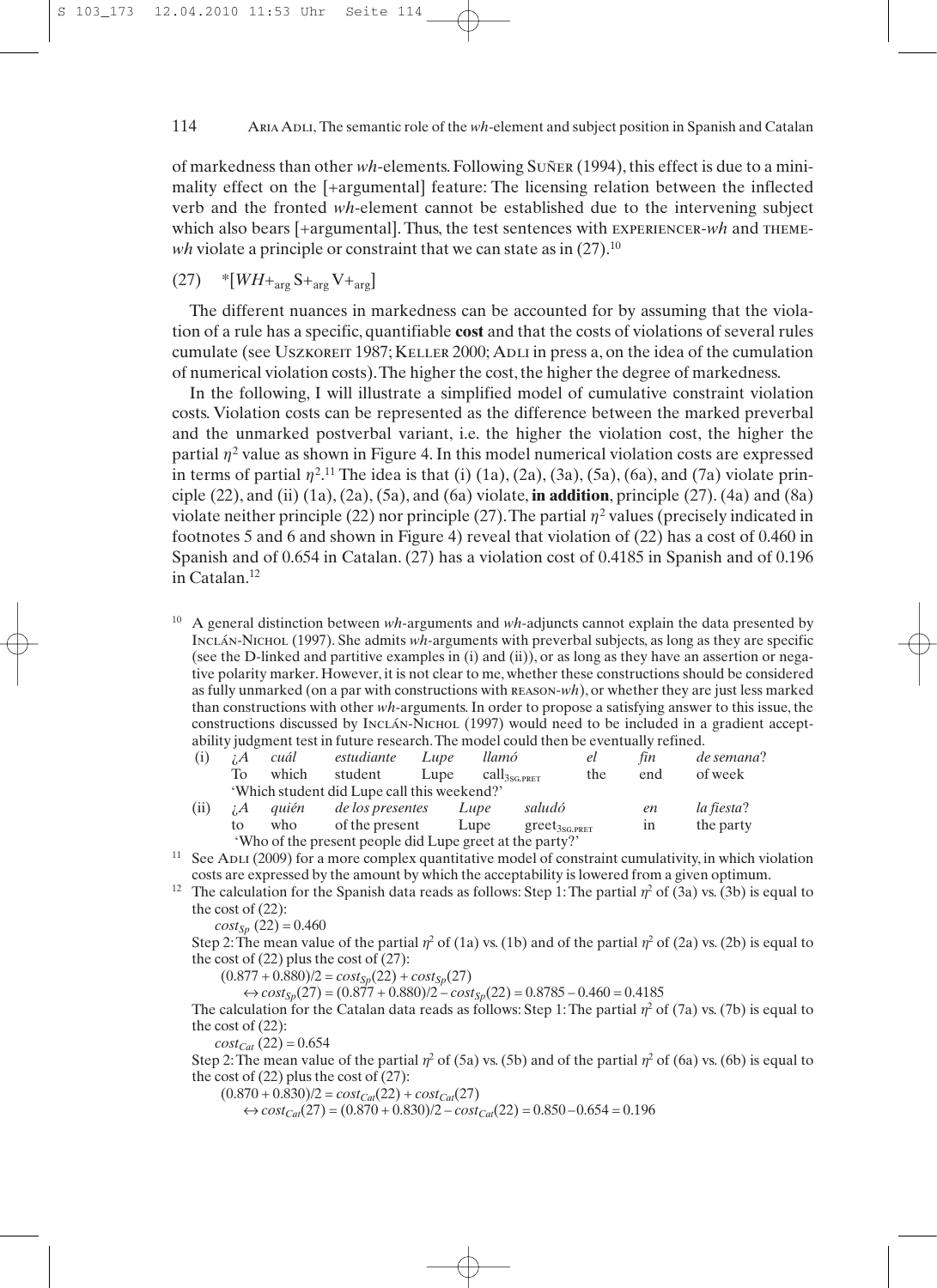### **6. Conclusion**

In sum, the striking similarity of the judgment patterns of Spanish variety of Catalonia and Catalan is reflected in the fact that the same grammatical principles are at work. The difference between the two languages lies in the fact that the principle, which translates the argument/adjunct asymmetry in *wh*-questions, i.e. (27), is less prominent in Catalan than in Spanish. The degrees of markedness of the different *wh-*questions with preverbal subjects (excluding reason-*wh*) is more similar in Catalan than in Spanish, because the Catalan pattern goes mainly back to one general principle, i.e. (22), that prohibits preverbal subjects in *wh*-questions, irrespective of their argumental status. (22) is more prominent in Catalan than in the Spanish variety of Catalonia.

A model, which translates degrees of markedness in violation costs could also prove useful in modelling language change. It can account for subtle and continuous shifts of markedness, which presumably occur before a categorical change of the system takes place, i.e. before the set of relevant principles/constraints itself is modified.

#### **Abbreviations**

| <b>CL</b>    | clitic | PL   | plural   |
|--------------|--------|------|----------|
| <b>DAT</b>   | dative | PRET | preterit |
| <b>FUT</b>   | future | SG   | singular |
| PERIPHR.PRET |        |      |          |

#### **References**

- ADLI, ARIA (2005): Gradedness and consistency in grammaticality judgments, in: KEPSER, STEPHAN & Reis, Marga (eds.), *Linguistic evidence: empirical, theoretical, and computational perspectives.* Berlin: Mouton de Gruyter, 7–25.
- Adli,Aria (in press a): Constraint cumulativity and gradience: wh-scrambling in Persian, in: *Lingua*.
- ADLI, ARIA (in press b): On the relation between acceptability and frequency, in: RINKE, ESTHER & KUpisch, Tanja (eds.), *The development of grammar: language acquisition and diachronic change – Volume in honour of Jürgen M. Meisel.* Amsterdam, New York: Benjamins.
- Adli,Aria (2009):A heuristic mathematical approach for modeling constraint cumulativity. *Submitted*.
- Alexiadou, Artemis & Anagnostopoulou, Elena (1998): Parametrizing AGR: word order, V-movement and EPP checking, in:*Natural Language and Linguistic Theory* 16, 491–539.
- American Psychological Association (2001): *Publication manual of the American Psychological Association (5th ed.).*Washington:APA.
- BAKOVIC, ERIC (1998): Optimality and inversion in Spanish, in: BARBOSA, PILAR; FOX, DANNY; HAGSTROM, PAUL; McGINNIS, MARTHA & PESETSKY, DAVID (eds.), *Is the best good enough?* Cambridge: MIT Press, 35–58.
- Barbosa, Pilar (2000): Clitics: a window into the null subject property, in: Costa, João (ed.), *Essays in portuguese comparative syntax.* Oxford: Oxford University Press, 31–94.
- Beas, Omar (2007): *Agreement on the left edge: the syntax of left dislocation in Spanish*. University of Southern California.
- BELLETTI, ADRIANA & RIZZI, LUIGI (1988): Psych-verbs and  $\theta$ -theory, in: *Natural Language and Linguistic Theory* 6(3), 291–352.

Bonet, Eulàlia (1990): Subjects in Catalan, in:*MIT Working Papers in Linguistics* 13, 1–26.

- Büring, Daniel (1999): Focus, in: Bosch, Peter & van der Sandt, Rob (eds.), *Linguistic cognitive and computational perspectives.* Cambridge: Cambridge University Press, 142–165.
- Chomsky, Noam (1971): Deep structure, surface structure and semantic interpretation, in: Steinberg, Danny D. & Jakobovits, Leon A. (eds.), *Semantics: an interdisciplinary reader in philosophy, linguistics and psychology.* Cambridge: Cambridge University Press.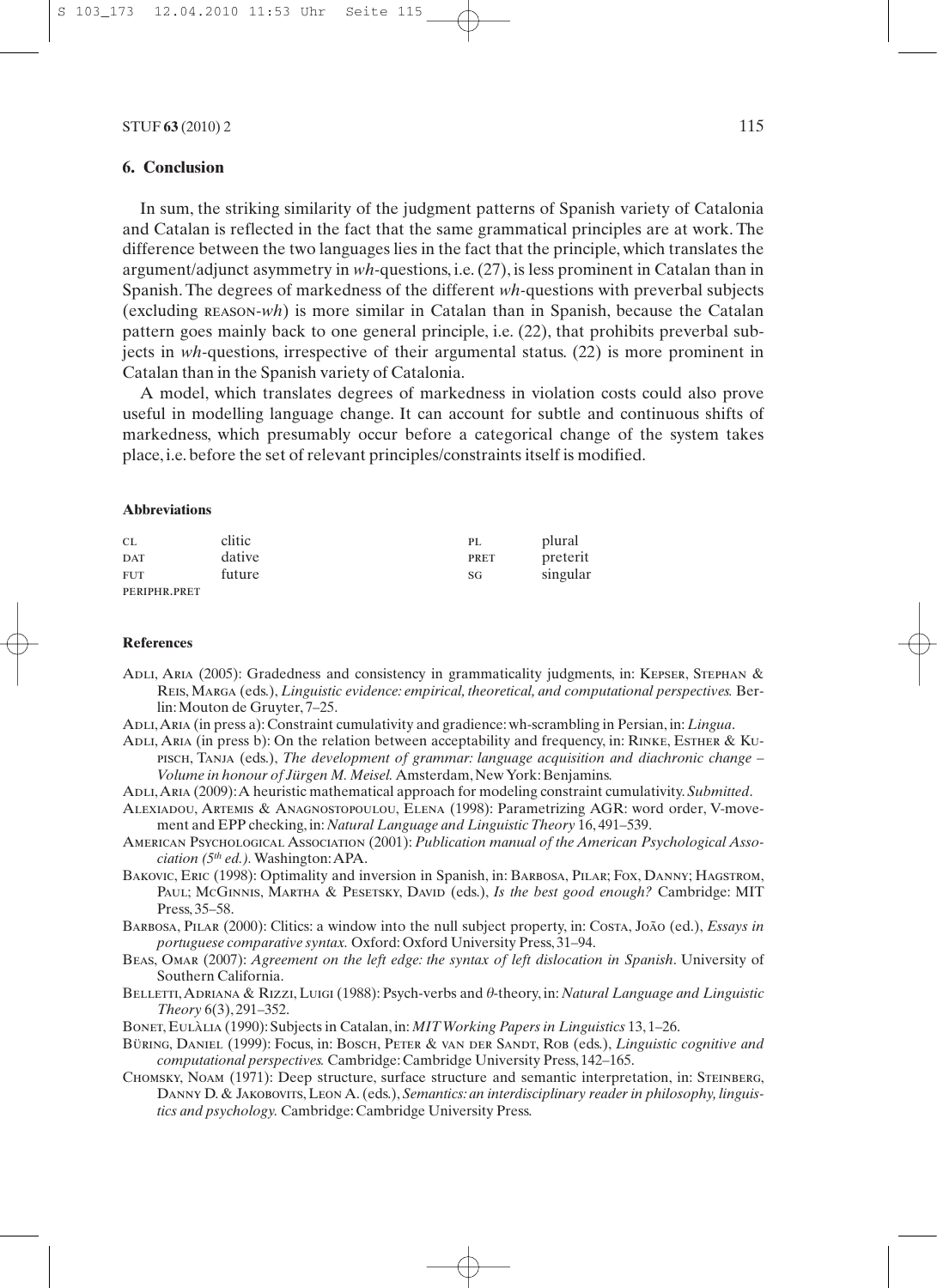- Cinque, Guglielmo (1993): A null theory of phrase and compound stress, in: *Linguistic Inquiry* 24, 239–298.
- Cohen, Jacob (1973): Eta-squared and partial eta-squared in fixed factor ANOVA designs, in: *Educational and Psychological Measurement* 33, 107–112.
- Cohen, Jacob (1988): *Statistical power analysis for the behavioral sciences (2nd edition).* Hillsdale: Erlbaum.
- Contreras, Helen (1976): *A theory of word order with special reference to Spanish.* Amsterdam: North Holland.
- Fontana, Josep (1994):A residual A-Bar position in Spanish, in: Duncan, Erin; Farkas, Donka & Spaelti, Philip (eds.),*Proceedings of WCCFL 12.* Stanford: CSLI, 233–250.
- Frascarelli, Mara (2007): Subjects, topics and the interpretation of referential *pro*: an interface approach to the linking of (null) pronouns, in: *Natural Language and Linguistic Theory* 25(4), 691–734.
- Frascarelli, Mara & Hinterhölzl, Roland (2007):Types of topics in German and Italian, in:Winkler, Susanne & Schwabe, Kerstin (eds.), *On information structure, meaning and form.* Amsterdam, Philadelphia: Benjamins, 87–116.
- García-Lecumberri, María Luisa (1995): *Intonational signaling of information structure in English and Spanish: a comparative study.* Bilbao: Servicio Editorial de la Universidad del Païs Vasco.
- GUTIÉRREZ-BRAVO, RODRIGO (2002): Focus, word order variation and intonation in Spanish and English, in: Wiltshire, Caroline R. & Camps, Joaquim (eds.), *Romance phonology and variation: Selected papers from the 30th Linguistic Symposium on Romance Languages, Gainesville, Florida, February 2000.* Amsterdam: Benjamins, 39–53.
- Gutiérrez-Bravo, Rodrigo (2006): *Structural markedness and syntactic structure: a study of word order and the left periphery in Mexican Spanish.*New York, London: Routledge.
- Holmberg, Anders; Nayudu, Aarti & Sheehan, Michelle (2009): Three partial null-subject languages: a comparison of Brazilian Portuguese, Finnish and Marathi, in: *Studia Linguistica (Special Issue: Partial Pro-drop)* 63(1), 59–97.
- Hualde, José Ignacio (2002): Intonation in Spanish and the other Ibero-Romance languages: overview and status quaestionis, in: Wiltshire, Caroline R. & Camps, Joaquim (eds.), *Romance phonology and variation.* Amsterdam: Benjamins, 101–115.
- HUALDE, JOSÉ IGNACIO (2003): El modelo métrico y autosegmental, in: PRIETO, PILAR (ed.), *Teorías de la entonación.* Barcelona:Ariel, 155–184.
- Inclán-Nichol, Sara (1997): *Absence of verb inversion and specificity in peninsular Spanish wh-questions*. UCLA.
- Jackendoff, Ray (1972): *Semantic interpretation in generative grammar.* Cambridge: MIT Press.
- Karimi, Simin (2005): *A minimalist approach to scrambling: evidence from Persian.* Berlin: Mouton de Gruyter.
- Keller, Frank (2000): Gradience in grammar. Experimental and computational aspects of degrees of grammaticality. PhD dissertation, University of Edinburgh.
- Kondo-Brown, Kimi (2005): Differences in language skills: heritage language learnersubgroups and foreign language learners, in:*The Modern Language Journal* 89(4), 563–581.
- KRIFKA, MANFRED (2007): Basic notions of information structure, in: Féry, CAROLINE; FANSELO, GISBERT & Krifka, Manfred (eds.), *Working Papers of the SFB632, Interdisciplinary Studies on Information Structure (ISIS) 6.* Potsdam: Universitätsverlag Potsdam, 13–56.
- Larson, Richard K. (1988): On the double object construction, in: *Linguistic Inquiry* 19, 335–391.
- López, Luís (2009):*A derivational syntax for information structure.* Oxford: Oxford University Press.

Margaret, Speas (1990):*Phrase structure in natural language.* Dordrecht: Kluwer.

Masullo, Pascual J. (1993): Two types of quirky subjects: Spanish versus Icelandic, in: *Proceedings of NELS 23.* Amherst: University of Massachusetts, 303–317.

- MEYER, PAULA (1972): Some observations on constituent order in Spanish, in: CASAGRANDE, JEAN & SAciuk, Bohdan (eds.), *Generative studies in Romance languages.* Rowley: Newbury House Publishers, 184–195.
- Müller, Gereon (1999): Optimality, markedness, and word order in German, in: *Linguistics* 37(5), 777–818.

Ordóñez, Francisco (2000):*The clausal structure of Spanish: a comparative study.*New York: Garland.

Payrató, Lluís (1985): *La interferència lingüística. Comentaris i exemples català – castellà*. Barcelona: Montserrat (Curial edicions catalanes).

<sup>116</sup> ARIA ADLI, The semantic role of the *wh*-element and subject position in Spanish and Catalan